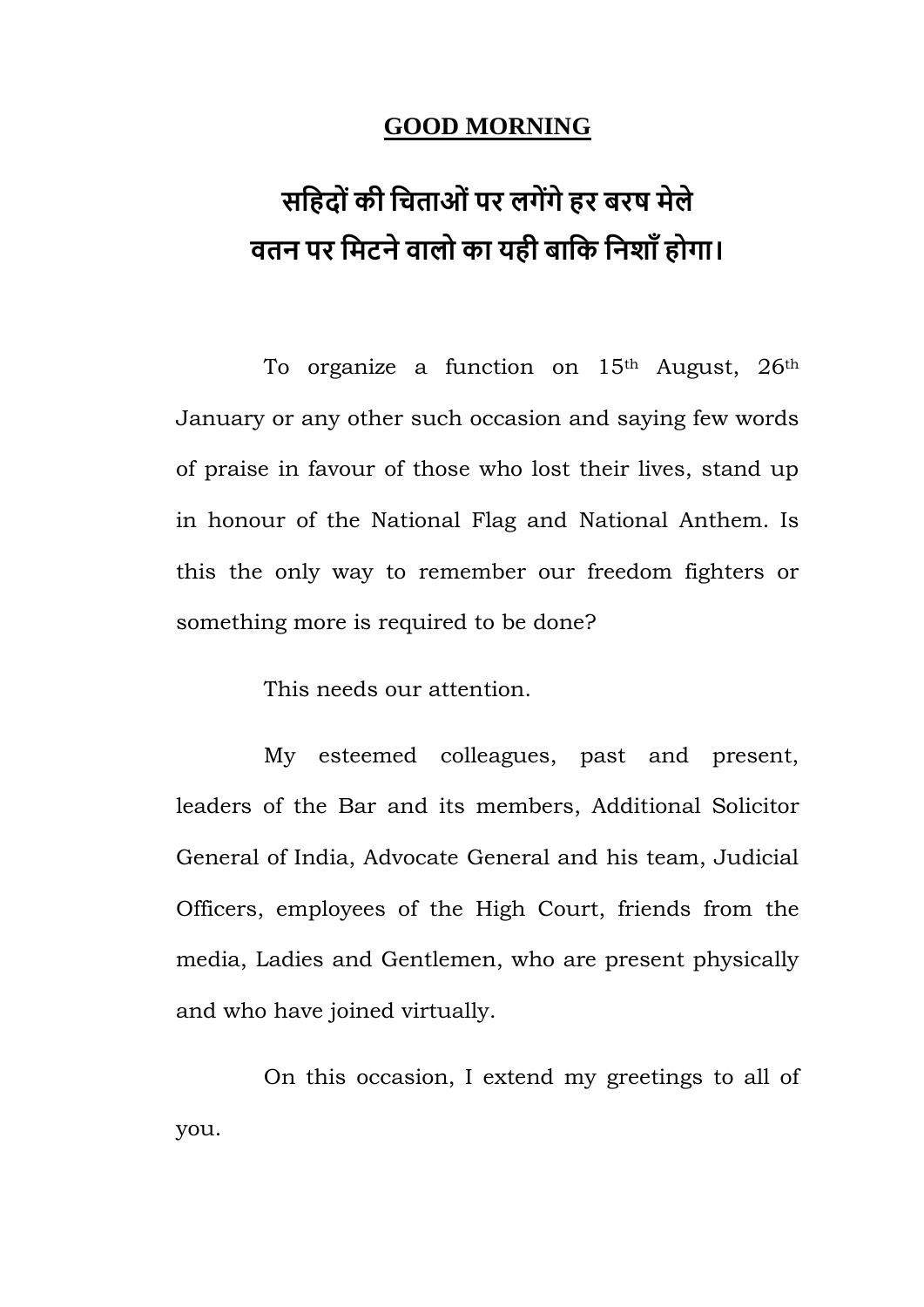As I present myself before you today, my mind is a mixed bag of glee and also sadness. My feeling of happiness stems from the fact that we are celebrating 75<sup>th</sup> year of our independence from the yoke of British slavery; while my mind feels for those who unreservedly laid down their lives for securing independence for their motherland. I must pause here for a moment, to add that this feeling of sadness again is also reflective of the gratitude we owe, as a nation, to the freedom fighters who unmindful of any sense of personal deprivation, sacrificed all that they had in order to ensure that their country-men could breathe free air, free from slavery. While in Bengal, names of Netaji Subhas Chandra Bose, Masterda Surya Sen, Khudiram Bose and Sri Aurobindo Ghosh, whose birthday falls today immediately come to our mind. Naming few does not mean that the others who sacrificed their lives for the nation should not be remembered. There is a long list. One strong message they have given for the future generations is that never think what the country has done for you but what you can do for the country. My special word of gratitude to all brave personnel of armed forces or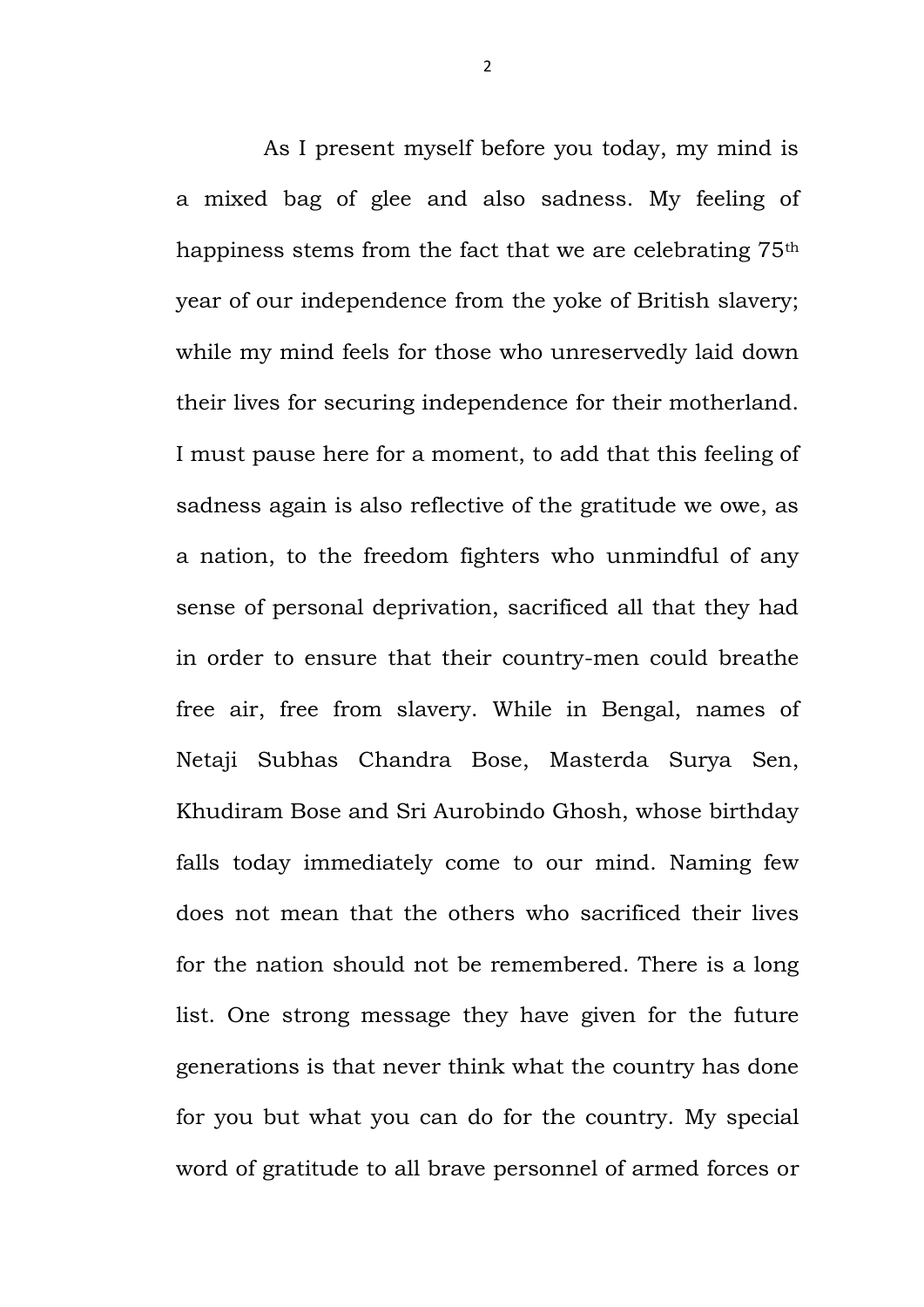para-military forces who laid their lives for the country. It is service before self. It is because they are awake and alert that we can enjoy our lives. This year's theme for Independence Day is 'Nation First Always First'.

Friends, major part of the audience here would be post-partition born. Obviously, they cannot claim to have witnessed the vicissitudes of freedom struggle. Theirs can at best be derivative information which they had from their ancestors, books or media. One thing is common between Bengal and Punjab. These both have suffered the pain of partition.

We all know that the world is suffering from COVID-19 pandemic since February/March, 2020. Our country and the state have not been left out. The life initially came to a complete stand-still. Working of courts was also affected. Though there were less casualties during the first phase of pandemic but the second phase has been more fatal. As access to justice cannot be denied even in difficult times, our staff, judicial officers and my colleagues in High Court have worked tirelessly. There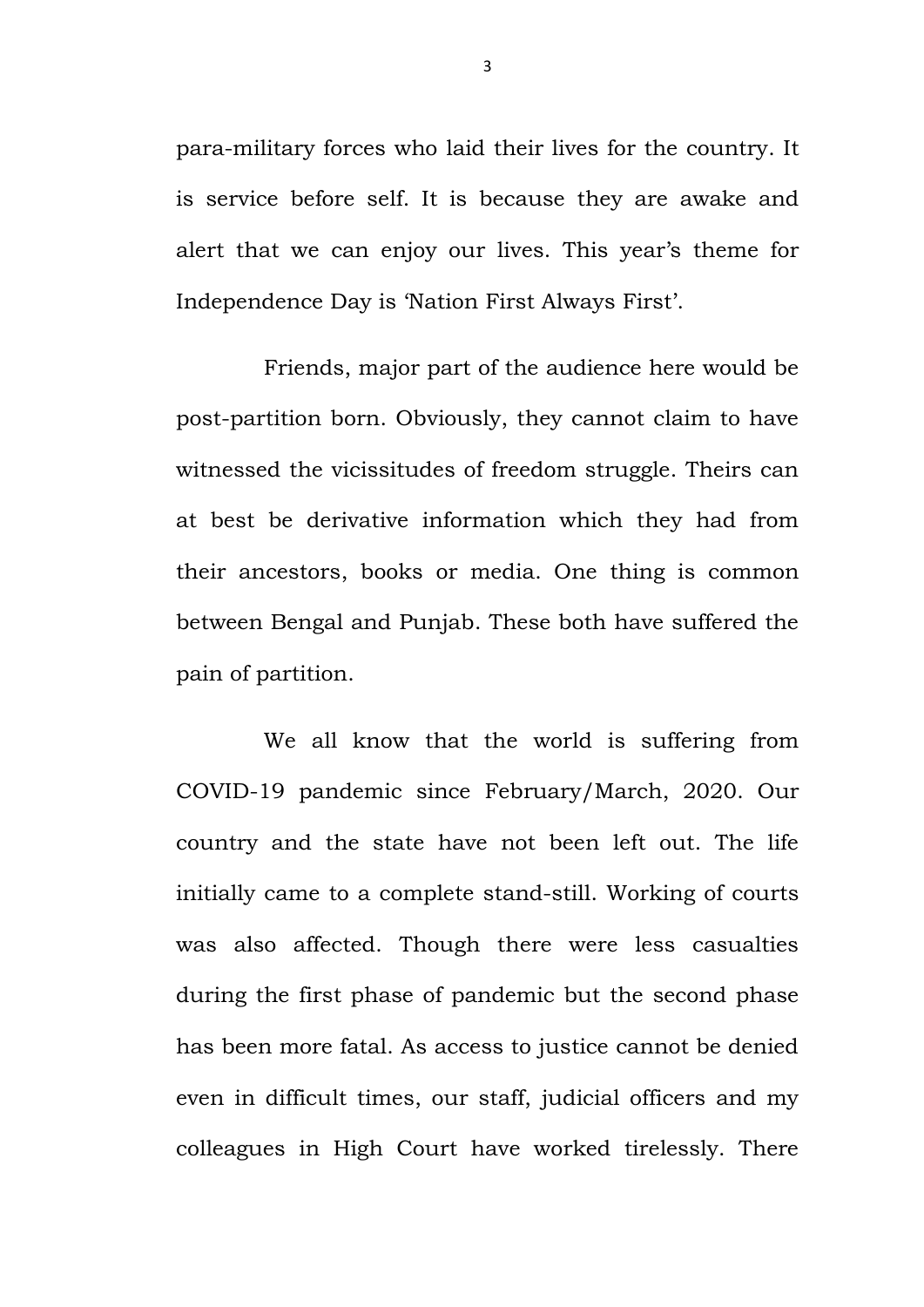was exceptional load on our healthcare system and law enforcement agencies. During this period, we lost two judicial officers and four staff members in this court and the District Courts. With heavy heart, I am sharing with you that in January, 2021, we lost one of our colleague. Besides this, large number of my colleagues, judicial officers, employees working in the judicial system in the state and their family members were affected. Even this had not dampened our spirit to keep the wheels of justice moving. Besides this, number of frontline workers and their families have suffered during this pandemic. My heartfelt condolences to the families of all those who have lost their lives in this pandemic. I am sure together we will come out of this pandemic also. But we all have to join hands to fight this, may not be physically.

Despite COVID-19 pandemic, we have tried to keep the doors of justice open for all. At times, virtual mode was the only window open with whatever infrastructure available, which has been improved with the time. To support young or the lawyers who do not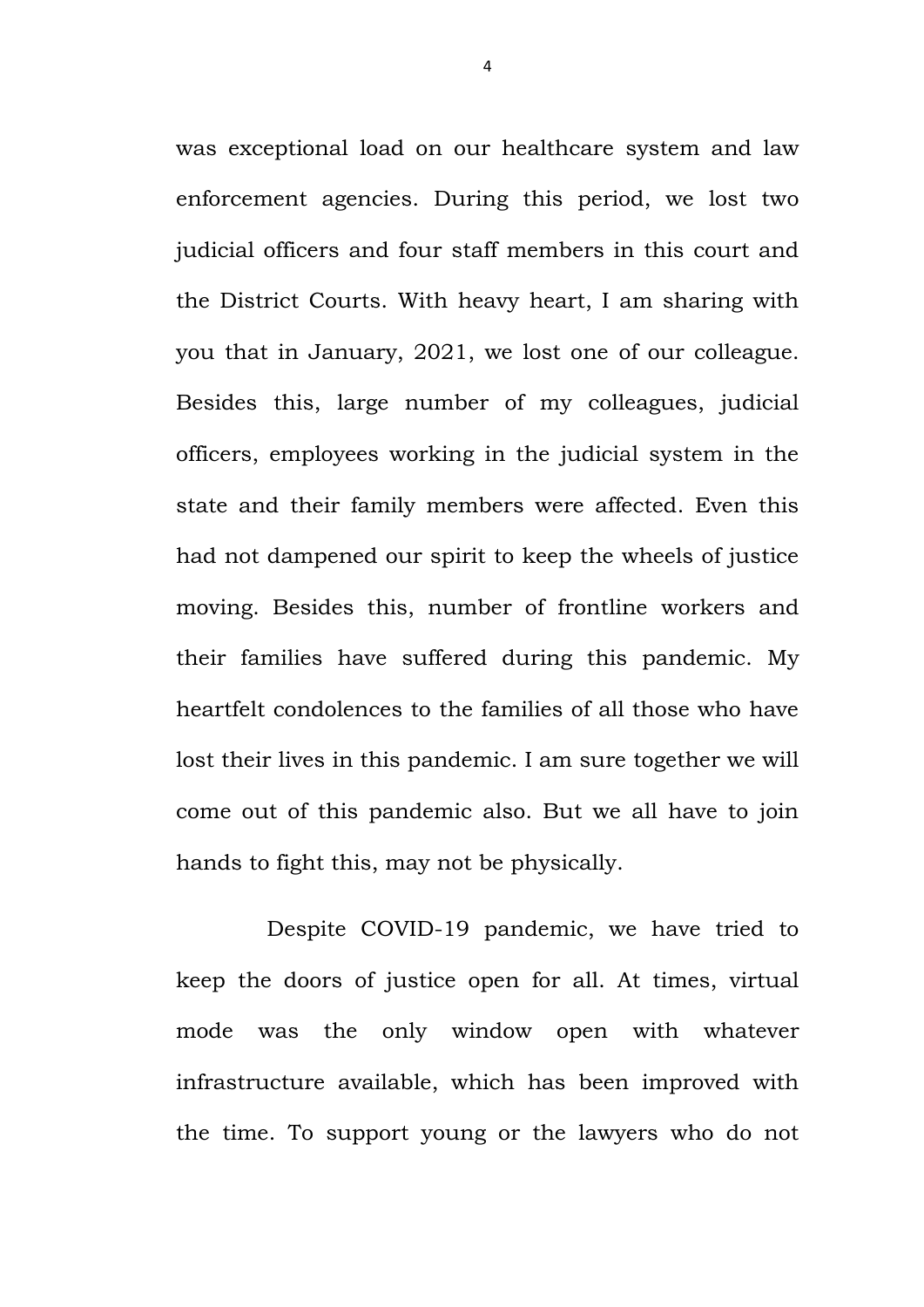have IT facilities to conduct their cases online, the ecommittee in Supreme Court of India has provided some funds to our Court for creating VC facilities for the lawyers. We are in process of establishing the same. This will give a boon to the young and the deserving lawyers to conduct their cases online.

As against filing of 47,188 cases in this court in last one year, we have disposed of 34,813 cases. In the District Courts as against filing of 5,31,143 cases during the aforesaid period, 3,69,895 cases have been disposed of. In the High Court during 2021 about 25,000 cases were filed and we have been able to dispose of close to that despite working with 40% of the sanctioned strength. For this, the credit goes to my colleagues and the members of the Bar, as well, as without their able assistance, this was not possible.

As large number of old cases are pending in various District Courts in the State, an Annual Action Plan has been prepared and circulated to all the officers

5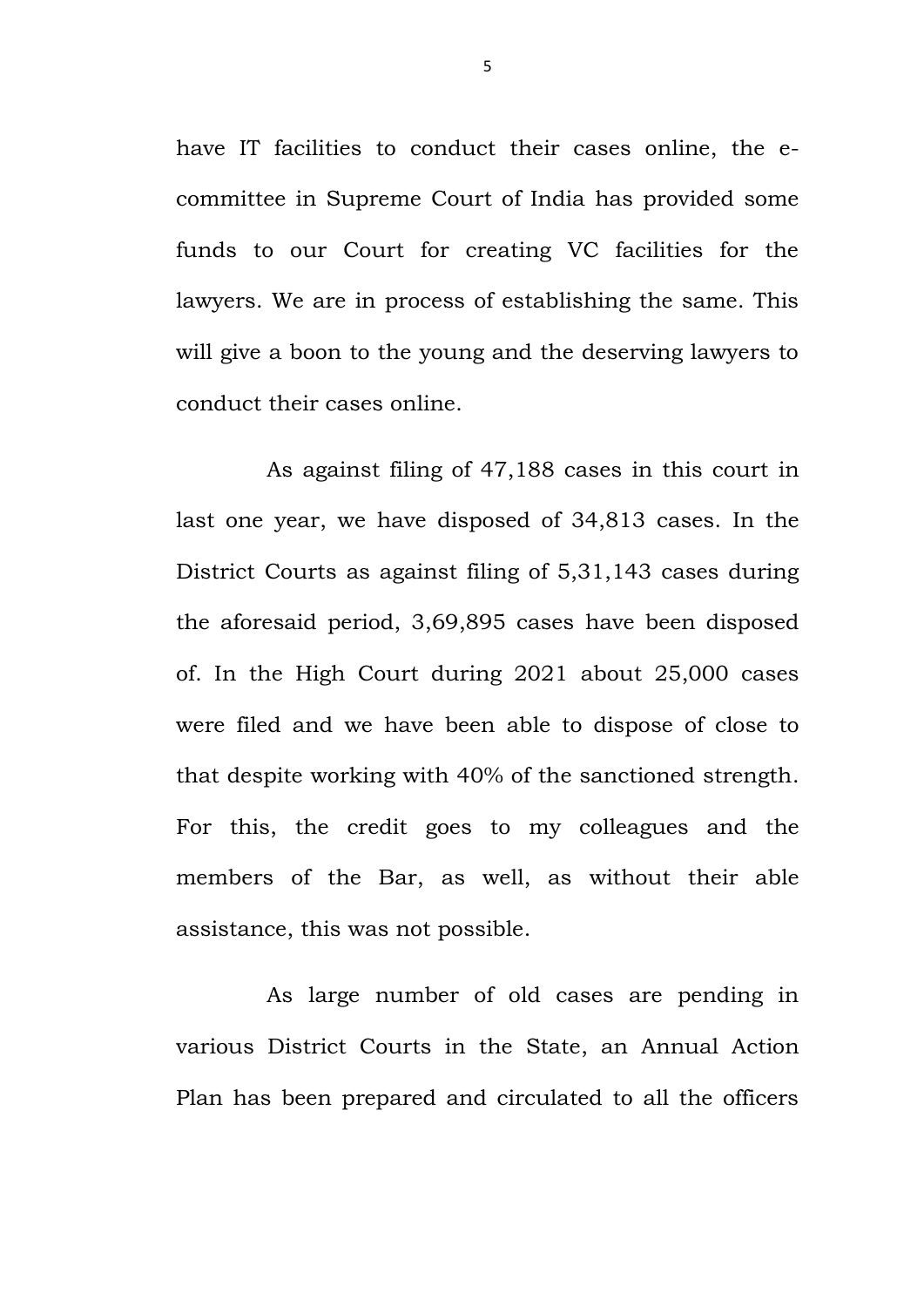giving targets to take up and dispose of the old cases as well on priority.

If we go to the State Legal Services Authority's contribution, the entire staff and even the para-legal volunteer, working at the grass-root level, have contributed in providing legal aid even during this difficult times. High Court Legal Services Committee had organized four Lok Adalats. 327 cases were settled and an amount of Rs.16.02 crores was paid to the claimants. If we go to the District Courts, more than 26 lakhs traffic challans pending in various districts were taken up and disposed of during the last one month only. In addition to that, the State Legal Services Authority, in various Lok Adalats held, had disposed of 78,505 cases. Rs.316.76 crores were paid as compensation to the litigants in different categories of cases and

Rs.6.87 crores were recovered as loan of various financial institutions, fines, electricity dues, etc. A sum of Rs.2.20 crores were paid to the victims of crime under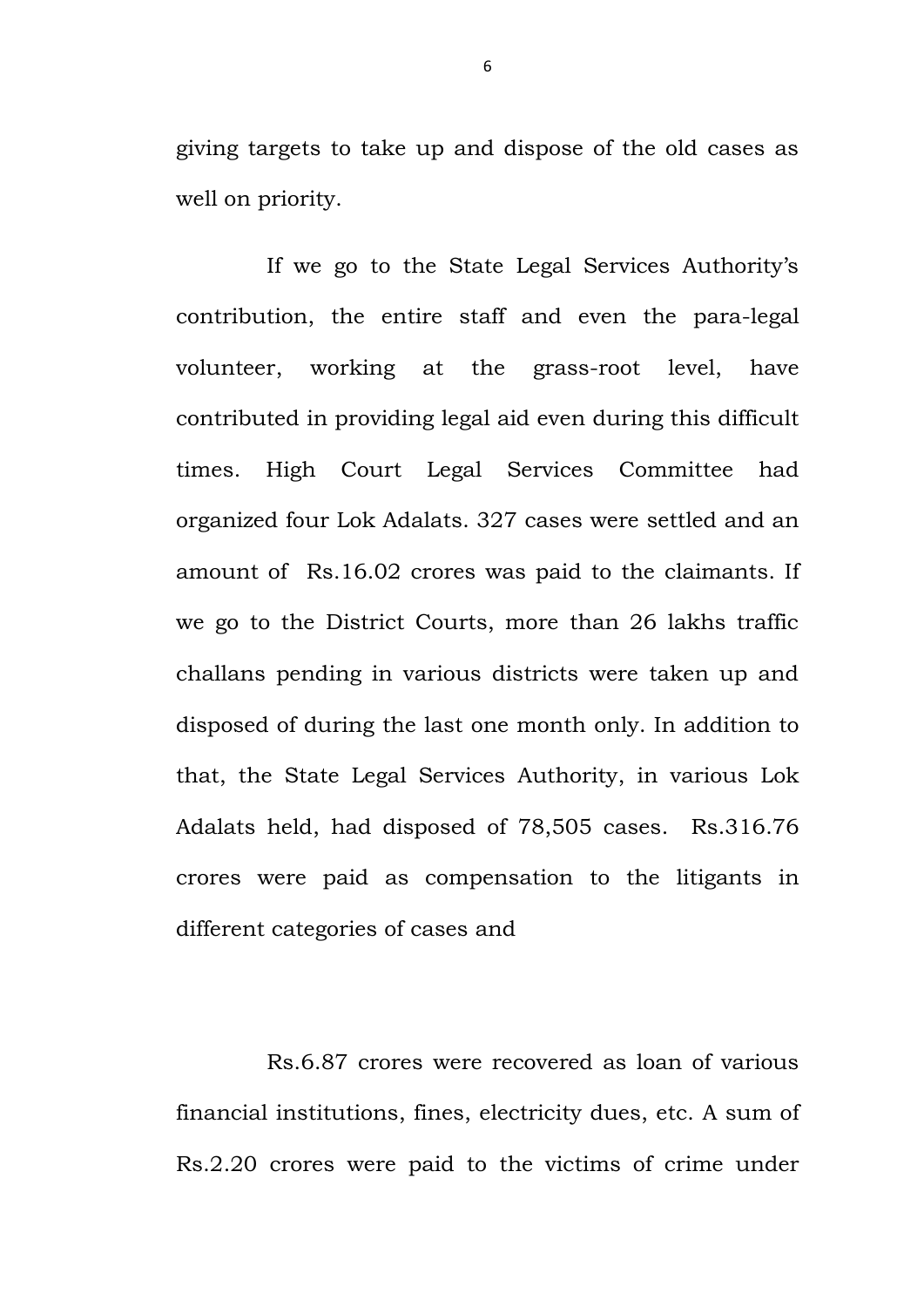Victim Compensation Scheme. The Legal Services Authority has provided legal aid to more than 17,000 victims.

If we talk about the mediation activities, though COVID-19 pandemic did impact the same but still in High Court, we have been able to dispose of 38 cases and in the District Courts, 781 cases have been disposed of.

Training is an integral part of any service. Judicial system also cannot be left out. With a view to keep our officers updated with latest developments in law, the West Bengal Judicial Academy had been proactive even during this pandemic period. In the last one year, 75 training programmes were held either physically or online in which more than 2700 Judicial Officers from the State participated. Beside this, the Academy had also conducted programmes for other stakeholders in the judicial system, namely, the government officials, and the lawyers.

The fact also remains that livelihood of number of persons who are associated with the justice delivery system including the young lawyers, law clerks has been

7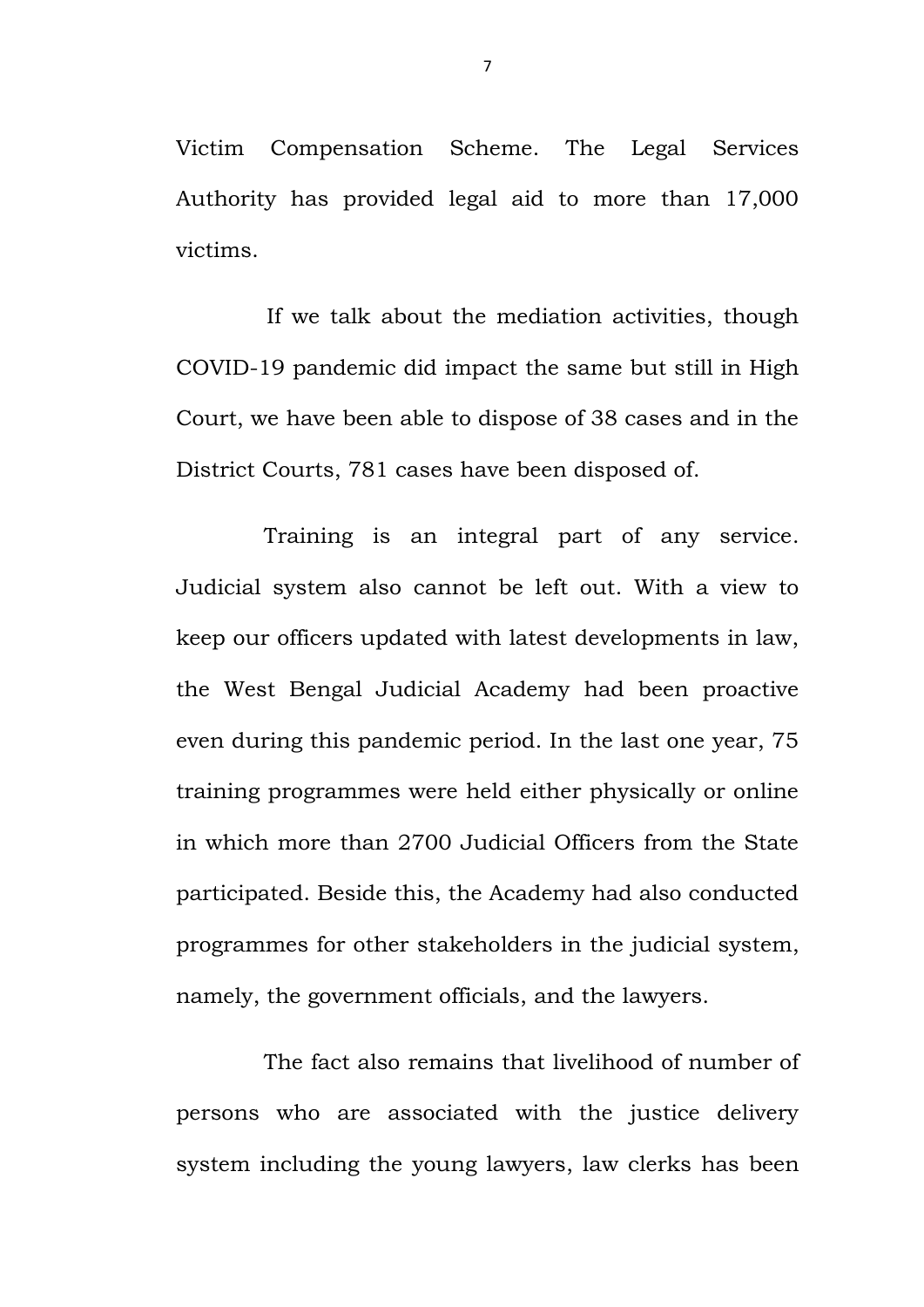affected because of the pandemic. It is the duty of all of us to make effort to support them in this difficult times.

Besides celebration, it is also the time for introspection. The Judiciary has been entrusted with the task of ensuring actualization of the rights granted to the citizens in this country. It has to ensure that every citizen have an effective efficacious remedy against any violation of his rights. The Indian Judiciary has established itself as one of the prime pillars in our democratic set up.

We have many achievements to our credit but still there are several tasks to be completed and several challenges to be addressed. There are number of social evils which are still prevalent in the society. Crime against women and use of drugs are the major challenges. It is the time for all of us to take a pledge that we will make a joint effort to root out social evils from the society. That would be a real and true tribute to those who laid down their lives for the freedom of the country.

Let us join hands to build strong, united and progressive India of the dreams of the Father of the Nation